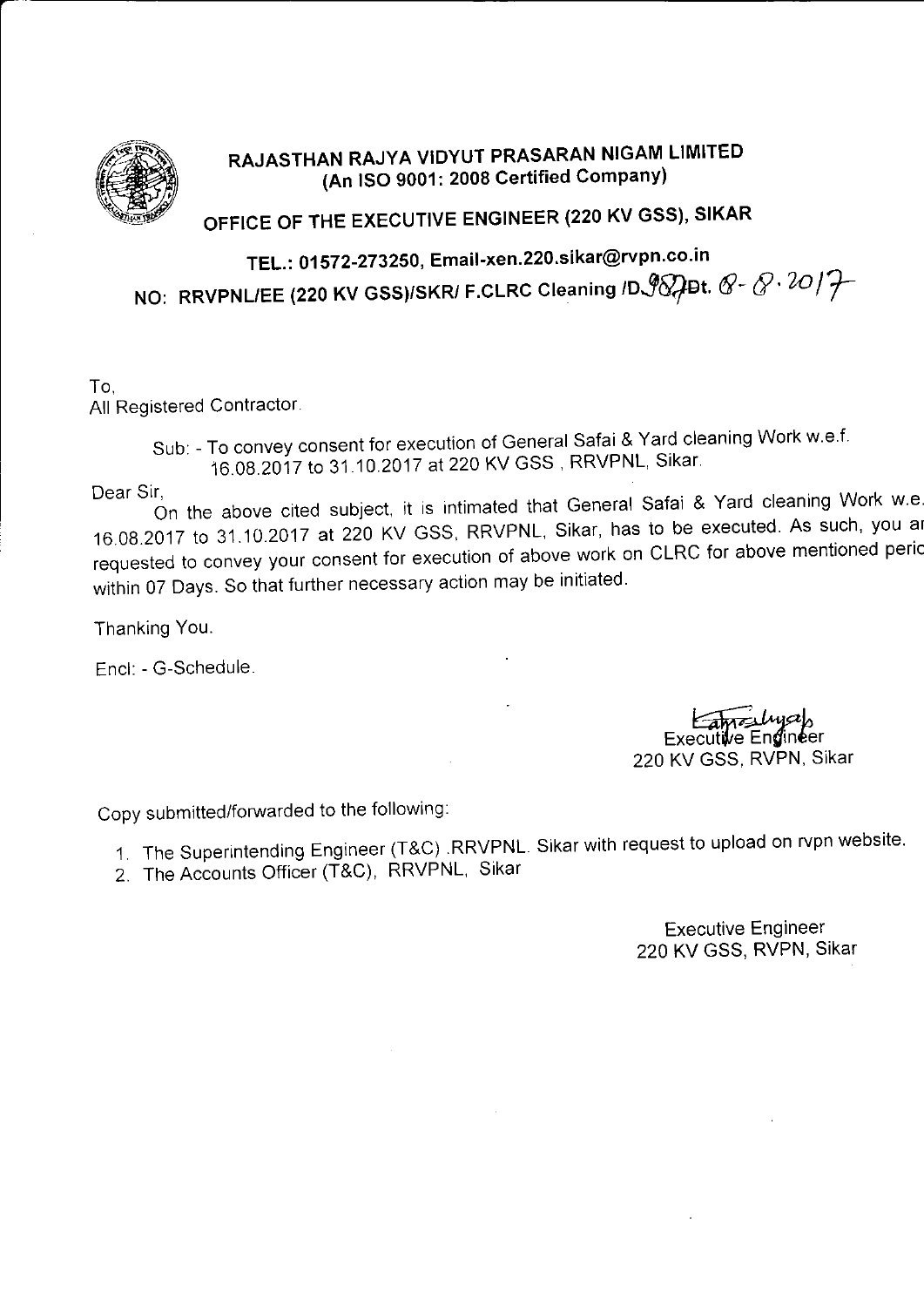## TINGHIOS .5.

## NAME OF WORK: - General safai and yard cleaning work of associated area at 220 KV GSS, Sikar.<br>Name of office  $\cdot$  : - Executive Engineer, 220 KV GSS, RVPN, Sikar<br>Period  $\cdot$  : - From 16 August 2017 to 31 October 2017 i.e.

l,

|  | $\vec{=}$<br>$\ddot{\bullet}$                                                                                                                                                                                                                                                                                                                                                                                                                                                                                                                                                                                                                                                                                                                                                                                                                                                                                                                                                                                             | No.         | BSR<br>DOM IN T                                                                                                                                   |  |  |  |  |  |  |
|--|---------------------------------------------------------------------------------------------------------------------------------------------------------------------------------------------------------------------------------------------------------------------------------------------------------------------------------------------------------------------------------------------------------------------------------------------------------------------------------------------------------------------------------------------------------------------------------------------------------------------------------------------------------------------------------------------------------------------------------------------------------------------------------------------------------------------------------------------------------------------------------------------------------------------------------------------------------------------------------------------------------------------------|-------------|---------------------------------------------------------------------------------------------------------------------------------------------------|--|--|--|--|--|--|
|  | $\omega$<br>Ņ<br>참<br>-<br>- एक्ट्री का स्थित<br><u>सामान्य सफाई कार्य</u><br>सफाई कार्य हेतु झाडू, पोंछे, डस्टर, आवष्यक<br>उपकरण  आदि ठेकेदार को स्वयं की लागत<br>भुगतान फर्श क्षेत्रफल के आधार पर किया<br>अन्य सफाई का सामान जैसे फिनायल,<br>जयेगा<br>रेय होंगे ।<br>पर लाने होंगे ।<br>फिनायल गोली, रसायन आदि विभाग द्वारा<br>समस्त निकाले गए कचरे को ग्रिड सब स्टेषन<br>परिसर से बाहर प्रभारी अधिकारी<br>खाली करना ।<br>उपरोक्त परिसर में कूड़ादानों (डस्टबिनों) को<br>नियन्त्रण कक्ष व अन्य सभी कक्षों की छत,<br>का प्रयोग करते हुए सफाई एवं धुलाई का कार्य<br>सफाइं ।<br>समस्त षोचालय व मुत्रालय में फिनायल ⁄ रसायन<br>आदि में झाडू से सफाई करना व फिनायल का<br>खिड़की,<br>पौंछा लगाने का काये ।<br>पी0एल0सी0सी0 कक्ष, बैटरी कक्ष, विश्राम गृह<br>ग्रिड सब स्टेषन परिसर के कार्यालय, नियन्त्रण<br>नियन्त्रण कक्ष समेत सभी कमरों के दरवाजों व<br>$\frac{1}{2}$<br>खिड़कियाँ (मय पीषे) आदि की सफाई<br>द्वारा निर्धारित स्थान पर डालना ।<br>कोने आदि में लगे जाले आदि की<br>बरामदों,<br><b>HIR4H</b><br>कक्ष,सोढ़ियाँ, | Description | $-100110$ to $\frac{1}{2}$ to $\frac{1}{2}$ to $\frac{1}{2}$ to $\frac{1}{2}$ to $\frac{1}{2}$ to $\frac{1}{2}$ to $\frac{1}{2}$ to $\frac{1}{2}$ |  |  |  |  |  |  |
|  | 00.025<br>Sq.mtr                                                                                                                                                                                                                                                                                                                                                                                                                                                                                                                                                                                                                                                                                                                                                                                                                                                                                                                                                                                                          |             |                                                                                                                                                   |  |  |  |  |  |  |
|  | 19.00                                                                                                                                                                                                                                                                                                                                                                                                                                                                                                                                                                                                                                                                                                                                                                                                                                                                                                                                                                                                                     |             |                                                                                                                                                   |  |  |  |  |  |  |
|  | Sq.mtr                                                                                                                                                                                                                                                                                                                                                                                                                                                                                                                                                                                                                                                                                                                                                                                                                                                                                                                                                                                                                    |             |                                                                                                                                                   |  |  |  |  |  |  |
|  | Per day<br>(77 days)                                                                                                                                                                                                                                                                                                                                                                                                                                                                                                                                                                                                                                                                                                                                                                                                                                                                                                                                                                                                      |             |                                                                                                                                                   |  |  |  |  |  |  |
|  | 7607.60                                                                                                                                                                                                                                                                                                                                                                                                                                                                                                                                                                                                                                                                                                                                                                                                                                                                                                                                                                                                                   |             |                                                                                                                                                   |  |  |  |  |  |  |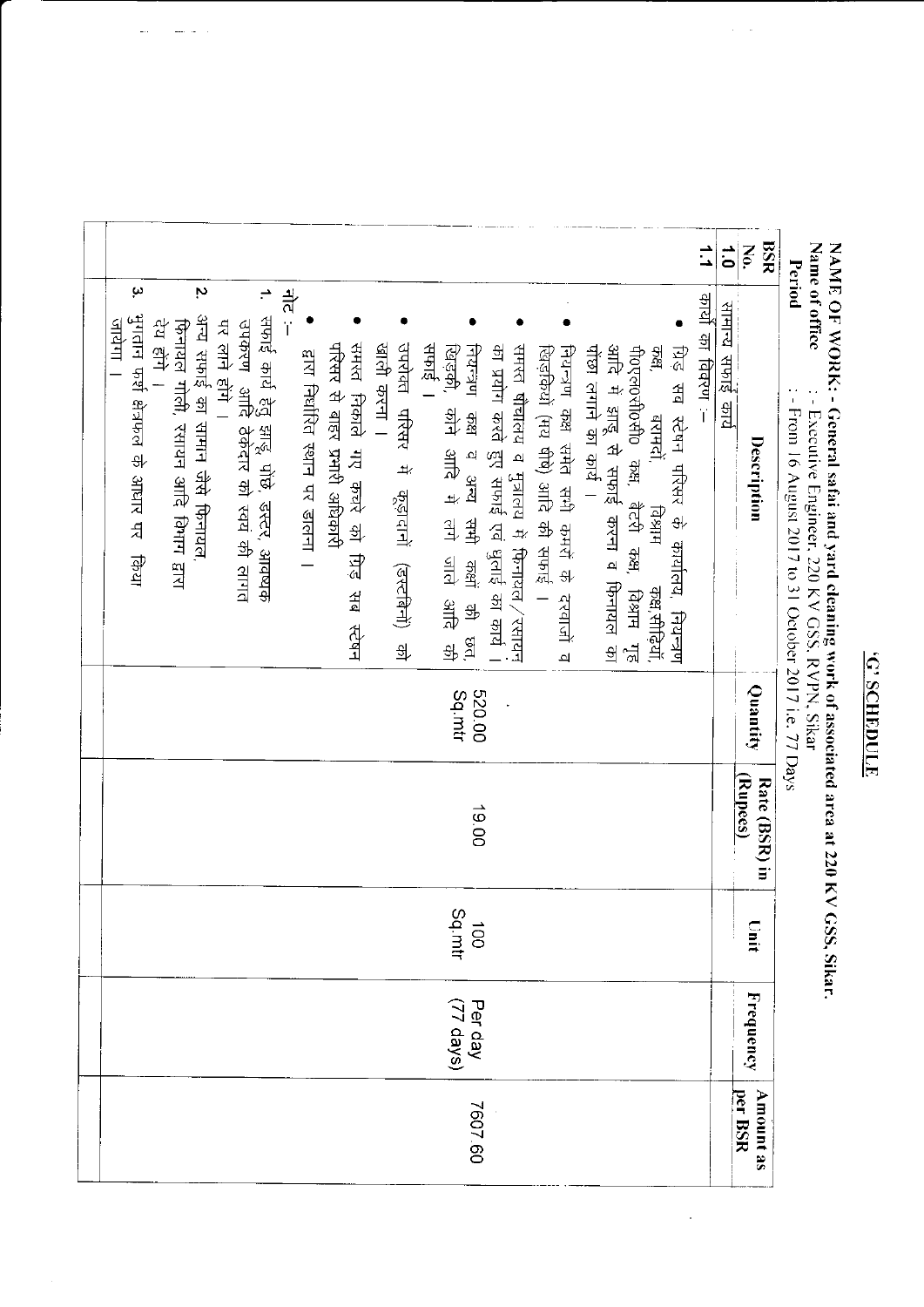| 1663.20                                                                                                                                                                                                                                                                                                                 | 880.00                                                                                                                                                                                                                                                                                                                                                                           | 98.28                                                                                                                                                                                                                                                                                                                              |                                                                                                                                                                                                                                                                                                                                        |                                        |                                              |                                     |
|-------------------------------------------------------------------------------------------------------------------------------------------------------------------------------------------------------------------------------------------------------------------------------------------------------------------------|----------------------------------------------------------------------------------------------------------------------------------------------------------------------------------------------------------------------------------------------------------------------------------------------------------------------------------------------------------------------------------|------------------------------------------------------------------------------------------------------------------------------------------------------------------------------------------------------------------------------------------------------------------------------------------------------------------------------------|----------------------------------------------------------------------------------------------------------------------------------------------------------------------------------------------------------------------------------------------------------------------------------------------------------------------------------------|----------------------------------------|----------------------------------------------|-------------------------------------|
| $(77 \text{ days})$<br>Per day                                                                                                                                                                                                                                                                                          | Weeks)<br>Weekly<br>$\tilde{E}$                                                                                                                                                                                                                                                                                                                                                  | Monthly<br>month)<br>$\tilde{\mathcal{C}}$                                                                                                                                                                                                                                                                                         |                                                                                                                                                                                                                                                                                                                                        | 02 times                               | 02 times                                     | 02 times                            |
| Sq.mtr<br>$\overline{5}$                                                                                                                                                                                                                                                                                                | Sq.mtr<br>$\overline{00}$                                                                                                                                                                                                                                                                                                                                                        | Sq.mtr<br>$\overline{100}$                                                                                                                                                                                                                                                                                                         |                                                                                                                                                                                                                                                                                                                                        | Run mtr<br>$\overline{001}$            | Run mtr.<br>100                              | Run mtr.<br>100                     |
| 3.60                                                                                                                                                                                                                                                                                                                    | 4.00                                                                                                                                                                                                                                                                                                                                                                             |                                                                                                                                                                                                                                                                                                                                    |                                                                                                                                                                                                                                                                                                                                        | 290.00                                 | 450.00                                       | 600.00                              |
| 600 sq.<br>$\overline{\mathrm{m}}$                                                                                                                                                                                                                                                                                      | 2000.00<br>Sq mtr                                                                                                                                                                                                                                                                                                                                                                | 910.00<br>Sq mtr                                                                                                                                                                                                                                                                                                                   |                                                                                                                                                                                                                                                                                                                                        |                                        |                                              |                                     |
| डालना । सफाई कार्य हेतु झाडू एवं आवष्यक उपकरण<br>सड़क व अन्य सड़कें एवं<br>परिसर से वाहर प्रभारी अधिकारी द्वारा निर्धारित स्थान पर<br>सफाई।समस्त निकाले गए कचरे को ग्रिड सब स्टेषन<br>झाडू हारा<br>इनके दोनों और छोड़ी गई खाली जगह की<br>ठेकेदार को स्वयं की लागत पर लाने होंगे ।<br>क्रियन्त्रण कक्ष से मुख्य द्वार तक | झाडू एव<br>की लागत<br>निर्धारित<br>याञ्च का अन्दर का सडक, निरीक्षण पथ, न्द्रेन्च<br>कवर व फाउण्डेशन आदि की झाडू द्वारा सफ़ाई ।<br>समस्त निकाले गये कचरे को - ग्रिड सब स्टेशन<br>प्रक्रिया ने नामा – – ९<br>ं अधिकारी द्वारा<br>ग्फाई कार्य हेतु<br>को स्वंय<br>कार्य<br>डालना। सफाई<br>उपकरण ठेकेदार<br>परिसर से बाहर प्रभारी<br>यार्ड के अन्दर की<br>一点下的<br>स्थान पर<br>आवश्यक | परिसर के<br>कार्य हेतु झाडू एवं आवष्यक उपकरण ठेकेदार को स्वयं<br>रामस्त<br>से बाहर<br>स्थान पर डालना । सफाई<br>निकाले गए कचरे को ग्रिड सब स्टेषन परिसर<br>अन्य कार्यालय<br>की सफाई<br>नालो<br>प्रभारी अधिकारी द्वारा निर्धारित<br>$\overline{p}$<br>की लागत पर लाने होंगे ।<br>विश्रम गृह<br>ऊपर की छत व बरसाती<br>नियन्त्रण कक्ष, | प्रभारी अधिकारी द्वारा<br>व केबल पुन व्यवस्थित<br>कार्य हेतु<br>केबल ट्रेन्चों के कवर हटाकर अन्दर से सफाई<br>करना व समस्त निकाले गये कचरे को ग्रिड सब<br>झाडू एवं आवश्यक उपकरण ठेकेदार को स्वंय की<br>कवर वापिस लगाना । सफाई<br>निर्धारित स्थान पर डालना<br>बाहर<br>लागत पर लाने होंगे ।<br>$\hat{\tau}$<br>स्टेशन परिसर<br>कर ट्रॅन्च | की ट्रेंस्ट्र<br>(अ) 0.6 मीटर तक गहराई | (ब) 0.6 मीटर से 1.2 मीटर तक गहराई की ट्रेन्च | गहराई की ट्रेन्च<br>乍<br>$1.2$ मीटर |
| $\frac{1}{2}$                                                                                                                                                                                                                                                                                                           | 1 <sup>3</sup>                                                                                                                                                                                                                                                                                                                                                                   | 1.4                                                                                                                                                                                                                                                                                                                                | $\frac{5}{1}$                                                                                                                                                                                                                                                                                                                          |                                        |                                              |                                     |

 $\epsilon$ 

 $\hat{\boldsymbol{\cdot}$